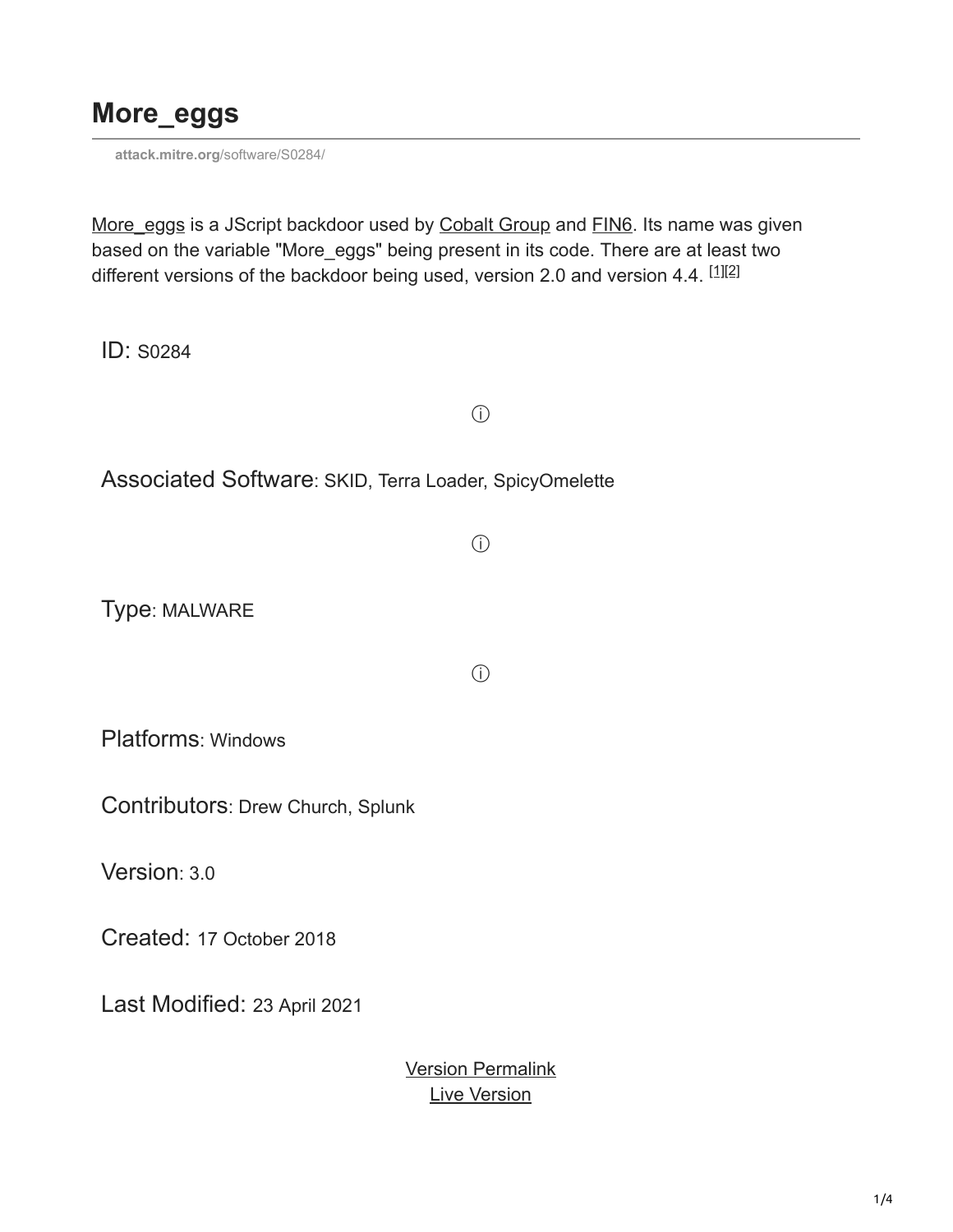## **Associated Software Descriptions**

| Name                 | <b>Description</b> |
|----------------------|--------------------|
| <b>SKID</b>          | [3]                |
| Terra Loader         | [2][4]             |
| <b>SpicyOmelette</b> | [2]                |

# **Techniques Used**

| <b>Domain</b> | ID                | <b>Name</b>                                | <b>Use</b>                                                                                               |                                                                                                                     |
|---------------|-------------------|--------------------------------------------|----------------------------------------------------------------------------------------------------------|---------------------------------------------------------------------------------------------------------------------|
| Enterprise    | T <sub>1071</sub> | .001                                       | <b>Application Layer</b><br>Protocol: Web<br>Protocols                                                   | More_eggs uses<br>HTTPS for C2.[1][2]                                                                               |
| Enterprise    | T1059             | .003                                       | Command and<br>Scripting Interpreter:<br><b>Windows Command</b><br>Shell                                 | More eggs has<br>used cmd.exe for<br>execution. <sup>[2][5]</sup>                                                   |
| Enterprise    | T1132             | .001                                       | Data Encoding:<br><b>Standard Encoding</b>                                                               | More eggs has<br>used basE91<br>encoding, along with<br>encryption, for C2<br>communication. <sup>[2]</sup>         |
| Enterprise    | T1140             | Deobfuscate/Decode<br>Files or Information | More eggs will<br>decode malware<br>components that are<br>then dropped to the<br>system. <sup>[2]</sup> |                                                                                                                     |
| Enterprise    | T <sub>1573</sub> | .001                                       | Encrypted Channel:<br>Symmetric<br><b>Cryptography</b>                                                   | More eggs has<br>used an RC4-based<br>encryption method<br>for its C <sub>2</sub><br>communications. <sup>[2]</sup> |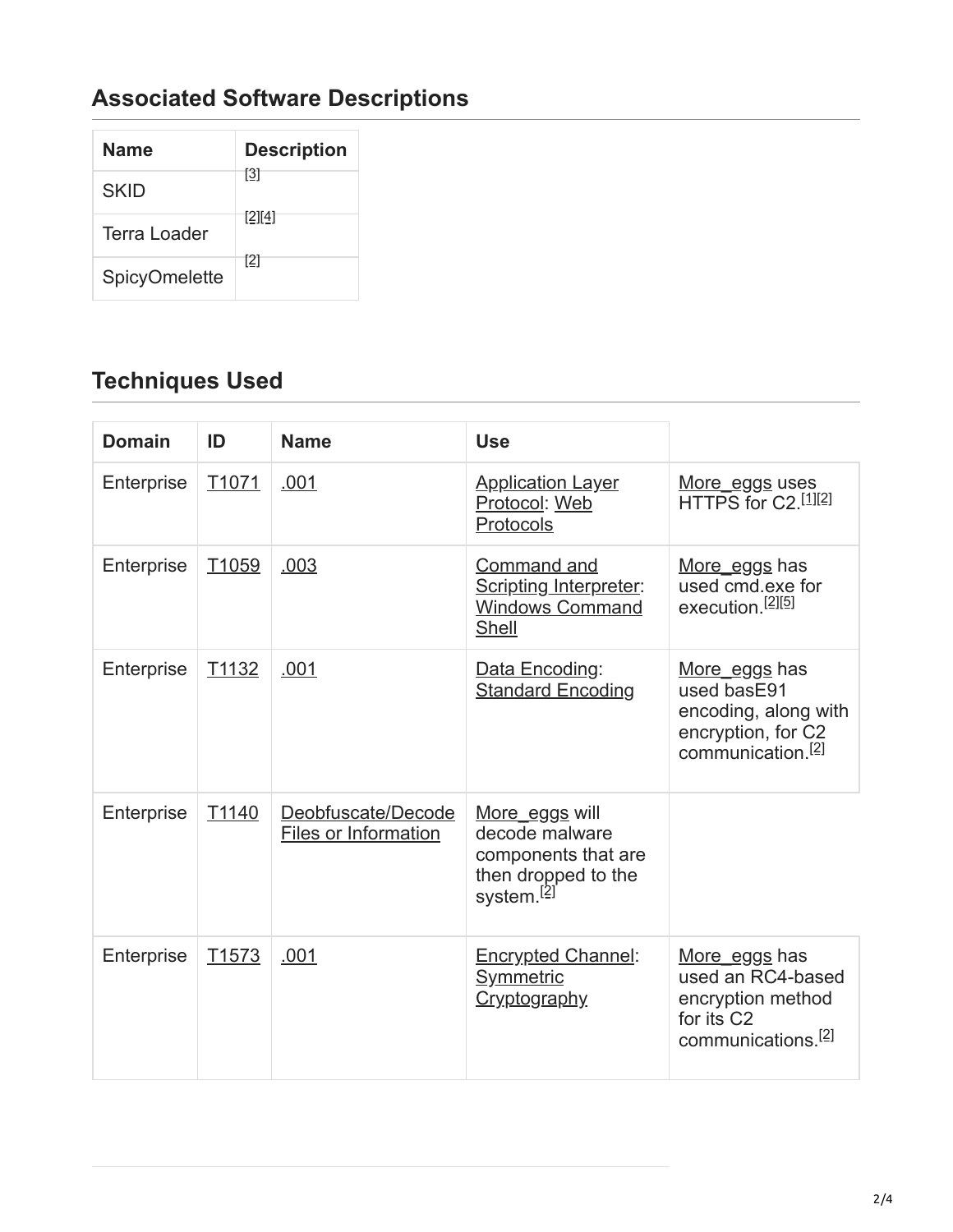| <b>Domain</b> | ID                | <b>Name</b>                                   | <b>Use</b>                                                                                                                                                     |                                                                                                                                                                   |
|---------------|-------------------|-----------------------------------------------|----------------------------------------------------------------------------------------------------------------------------------------------------------------|-------------------------------------------------------------------------------------------------------------------------------------------------------------------|
| Enterprise    | T <sub>1070</sub> | .004                                          | <b>Indicator Removal on</b><br><b>Host: File Deletion</b>                                                                                                      | More_eggs can<br>remove itself from a<br>system.[1][2]                                                                                                            |
| Enterprise    | T <sub>1105</sub> | <b>Ingress Tool Transfer</b>                  | More_eggs can<br>download and launch<br><b>a</b> dditional payloads. <sup>[1]</sup>                                                                            |                                                                                                                                                                   |
| Enterprise    | T <sub>1027</sub> | Obfuscated Files or<br>Information            | More eggs's payload<br>has been encrypted<br>with a key that has<br>the hostname and<br>processor family<br>information appended<br>to the end. <sup>[5]</sup> |                                                                                                                                                                   |
| Enterprise    | T <sub>1518</sub> | .001                                          | <b>Software Discovery:</b><br><b>Security Software</b><br><b>Discovery</b>                                                                                     | <u>More_eggs</u> can<br>obtain information<br>on installed anti-<br>malware programs.                                                                             |
| Enterprise    | T <sub>1553</sub> | .002                                          | <b>Subvert Trust</b><br>Controls: Code<br><b>Signing</b>                                                                                                       | More_eggs has<br>used a signed<br>binary shellcode<br>loader and a signed<br><b>Dynamic Link</b><br>Library (DLL) to<br>create a reverse<br>shell. <sup>[2]</sup> |
| Enterprise    | T <sub>1218</sub> | .010                                          | <b>System Binary Proxy</b><br><b>Execution: Regsvr32</b>                                                                                                       | More eggs has<br>used regsvr32.exe<br>to execute the<br>malicious DLL. <sup>[2]</sup>                                                                             |
| Enterprise    | T <sub>1082</sub> | <b>System Information</b><br><u>Discovery</u> | More_eggs has the<br>capability to gather<br>the OS version and<br>computer name. [1][2]                                                                       |                                                                                                                                                                   |